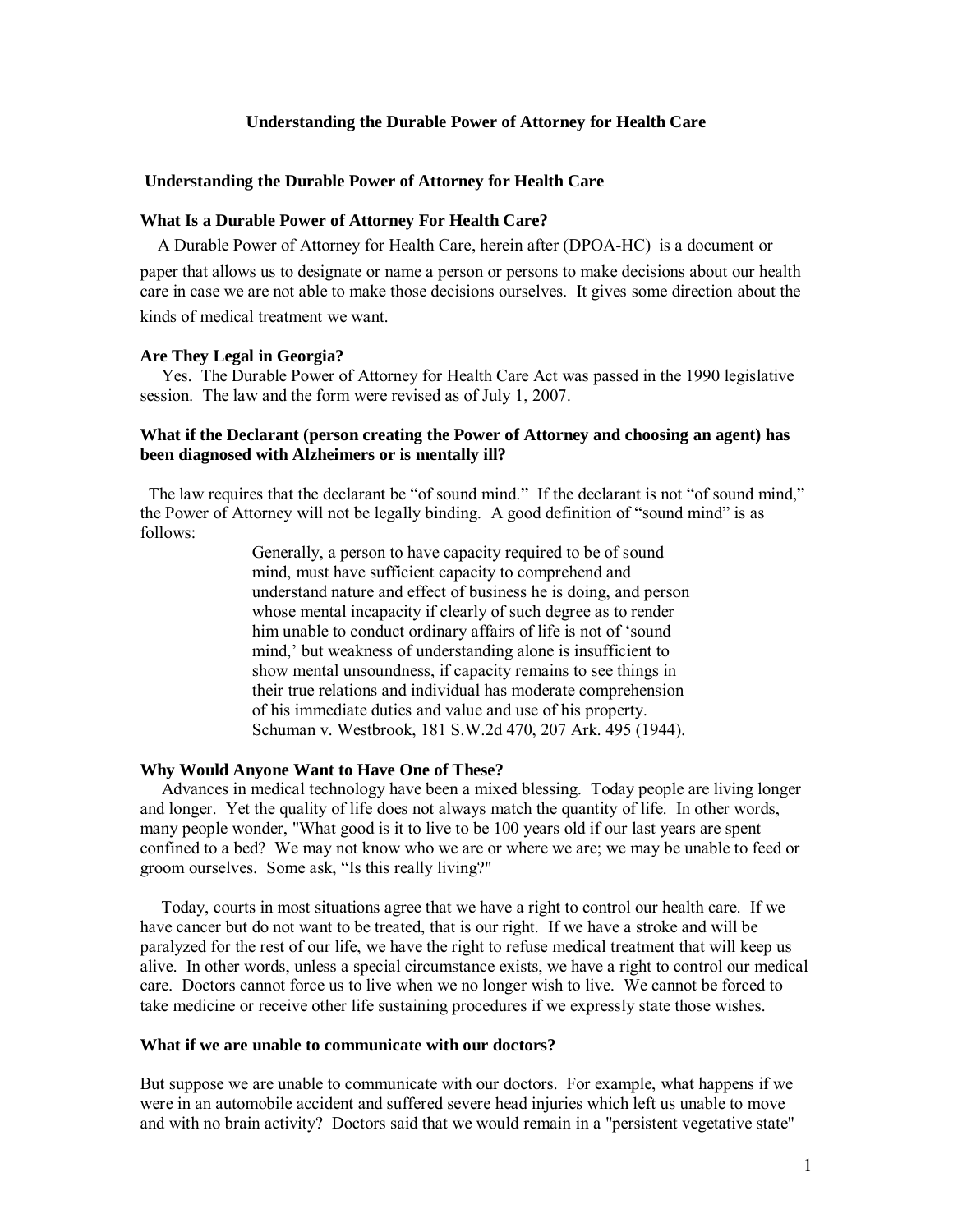and will never recover. We could be kept alive if we were hooked up to machines that help us to breathe and tubes that provide us with nourishment.

The law says we have the right to refuse such treatment and can be allowed to "die with dignity." However, in this example, we are in a coma. We cannot talk or communicate to doctors and tell them how we want to be treated - or not treated.

The Supreme Court decision on June 25, 1990, on the "right to die" was based on a situation like this. A 25 year old woman was injured in an automobile accident. She was left in a "persistent vegetative state." Doctors said she might live for another 30 years like this.

Her parents told the doctors that their daughter would not want to live like this. They told the doctors to remove the feeding tubes and let their daughter "die with dignity." The doctors refused. The case went all the way to the United States Supreme Court. The Supreme Court said that UNLESS WE MAKE OUR WISHES KNOWN, PREFERABLY IN WRITING, that the state could intervene to protect life.

This woman could have remained in a coma for another 30 years, not really dead, but certainly not fully living, either. However, further court decisions in her home state gave her family the authority to see that her wishes were followed, and she passed away in December of 1990.

If this woman had made a Durable Power of Attorney for Health Care, all of this could have been avoided.

## **How Does a Durable Power of Attorney for Health Care Work?**

We sign a paper that says that we want a certain person or persons (called an agent)to make health care decisions for us if we are unable to make those decisions ourselves. We could be unable to make those decisions because of an injury or because we have become mentally incapable of making such decisions ourselves. Unfortunately, some of us may become mentally confused as we grow older.

This form gives them the legal power to make certain decisions regarding our health care - but ONLY when we are incapable of making those decisions ourselves.

## **What Decisions Can They Make?**

They can decide on a wide range of health care issues. This can include whether to admit or discharge us from a hospital or nursing home, what treatments may or may not be given, who can have access to our medical records, and even how our body is disposed of after our death. For example, they may donate our organs, order an autopsy, and even direct funeral arrangements.

## **How Does My Durable Power of Attorney for Health Care Agent Know What I Want?**

We must tell them - in writing. There is a suggested form that allows us to state in writing how we would like to be treated - or not treated - in various medical situations. We can also tell our agent how we want our body disposed of, if we want to donate any organs to science, etc. We can direct that we do or do not want to be hooked up to machines that keep us alive. We can state that we do or do not want to be hooked up to feeding tubes that provide us with nourishment and hydration (food and water). We can even use the document to name a person we want to be our guardian, should it become necessary.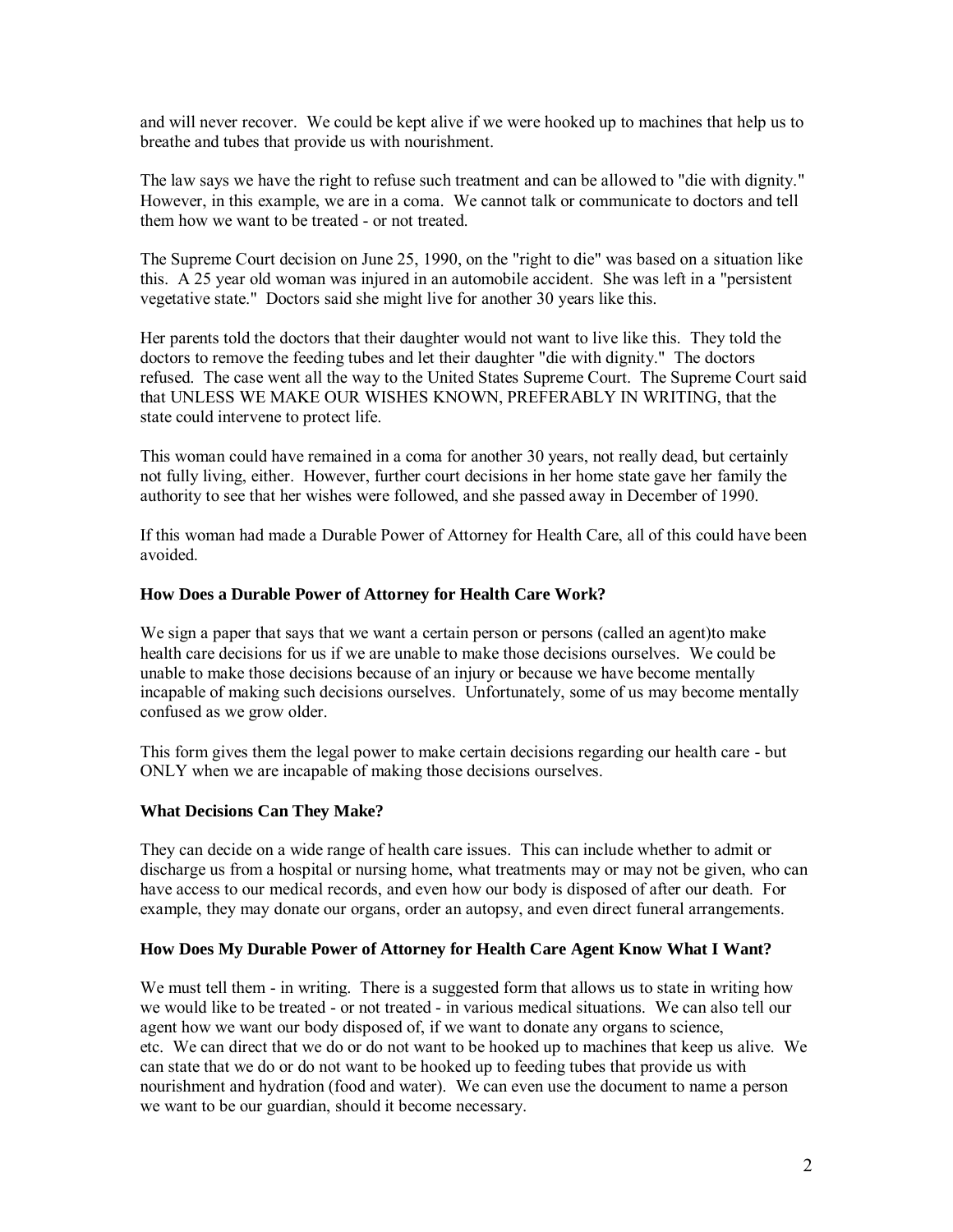## **What Is a Guardian?**

A guardian is someone who is legally appointed by the court to act on our behalf when the court finds that we are not capable of managing our own affairs. The court can appoint a guardian over our person, our property or both. The court can also appoint a guardian to act for a limited purpose or limited time period. A guardianship takes away a person's legal rights and places rights and responsibilities in someone else's hands. We should discuss guardianship with our attorney if we have any questions.

## **Who Should I Appoint to Be My Durable Power of Attorney For Health Care Agent?**

We can choose anyone who is over 18 years of age. The only restriction is that they cannot be our health care provider. In other words, they should not be our doctor or work at a nursing home where we reside, or hospital where we may be a patient.

We should choose someone that we can trust and who will carry out our wishes. They can be a family member, a friend, someone we work with, or a spiritual advisor.

Although this is not required by the law, it is a good idea to discuss our wishes with the person or persons we would like to appoint to be our agent. This could be a difficult role with unexpected hard decisions to make. We should be sure the person we choose is willing to make those decisions for us.

## **Can I Appoint More than One Durable Power of Attorney for Health Care Agent?**

Yes. The law allows us to appoint co-agents (two people who will serve as equals) and/or successive agents (a second person who will succeed the first person in case they are unable to perform their duty). We should consider naming more than one person since an agent may not be available or may choose not to act in a certain situation.

## **Is My Agent Required to Act for Me?**

No. The law does not force the agent to act for us. However, if the person chooses to act, they must do so according to our wishes. This is one reason why we may want to ask the person we name whether they are willing to act for us, should it be necessary.

## **Is My Durable Power of Attorney for Health Care Agent Liable for What They Do?**

 No. As long as they are acting in "good faith" and in accordance with our instructions, the law protects them from liability (being sued) for their actions.

# **If I Change My Mind, Can I Change My Durable Power of Attorney Form?**

Yes. We should destroy the copy that we have and tell others who might have a copy that we have changed our minds. We can then make a newer one that reflects our current wishes.

There are also some special parts of the law which address ways that the document could be revoked (cancelled). For example, the law says that if we get married after we have signed a DPOA-HC, it will be automatically revoked (not legally valid) unless we have named our new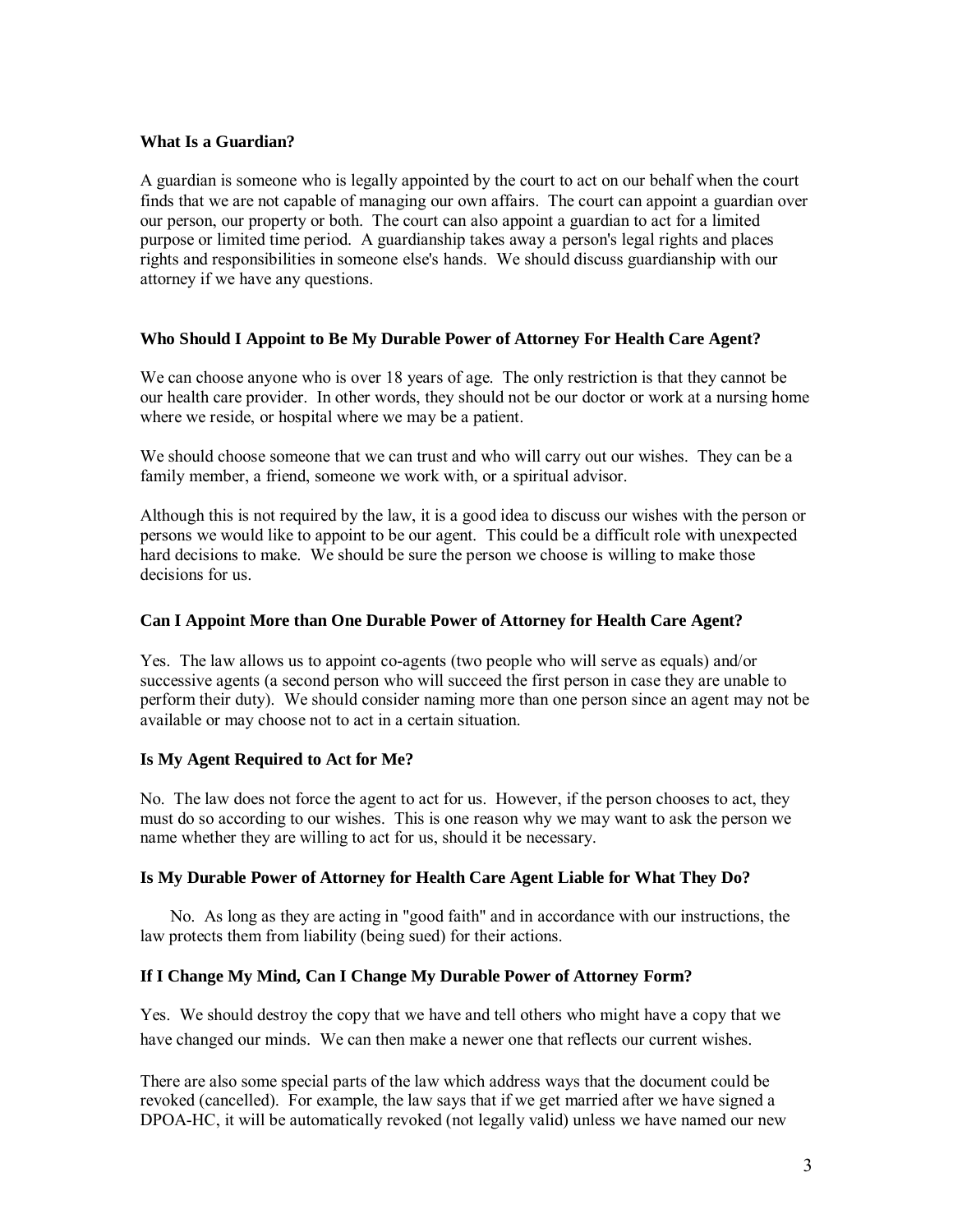husband or wife as our agent. The law also discusses ways that we can cancel the DPOA-HC verbally. We should see an attorney to have these and other fine points explained.

## **Is There a Best Time to Appoint a DPOA-HC Agent?**

Most of us don't really want to think about dying. When we are young, we assume that we have many years ahead of us. But remember, the June 1990, Supreme Court case involved a woman who was only 25 years old at the time of her accident. Who would have predicted what would happen to her? So the best time to think about and appoint a DPOA-HC Is NOW.

## **I Am More Interested in the Right to Live than the Right to Die. How Can I Make Sure That No One "Pulls the Plug" on Me?**

The DPOA-HC is intended to be a neutral document. It does not assume that we feel one way over another. It allows us to state in writing exactly how we feel. If we want to "hang on to life as long as possible," we should say so in the form. In fact, there is a place in the Georgia form to express this desire. But more importantly, one should make sure that the person(s) appointed as agent(s) can be trusted to carry out your wishes.

## **I Don't Want to Exist Like a Vegetable, But I Don't Want to Be in Pain, Either. Is There a Conflict?**

No. Standard medical practice says that we should be kept as comfortable and as free of pain as is possible. Often when someone is disconnected from a respirator, they are given a sedative that helps them to relax and go to sleep. No one wants us to suffer needlessly. The Georgia law on DPOA-HC also addresses this and states that health care providers have a right to administer medicine to control our pain, regardless of what our Power of Attorney for Health Care instructions may say.

## **What Is The Difference Between a Durable Power of Attorney For Health Care And a Living Will?**

As explained, a Durable Power of Attorney for Health Care allows us to appoint a person or persons to make health care decisions if we cannot act for ourselves. A Living Will simply states our wish to have certain types of care witheld or withdrawn in situations set out in the Living Will itself. A Living Will may apply if we have a terminal condition, are in a coma or a persistant vegetative state. A Durable Power of Attorney for Health Care is broader in that it can apply to any condition you may have or treatment you may need., For more information on the Living Will, ask for the publication called "Understanding the Georgia Living Will".

**NOTE: Keep in mind that all laws are subject to amendments by legislators and interpretations by courts. Check with a legal advisor to obtain the latest information.** 

## **What Is The Difference Between a Durable Power of Attorney For Health Care And a Financial or General Power of Attorney?**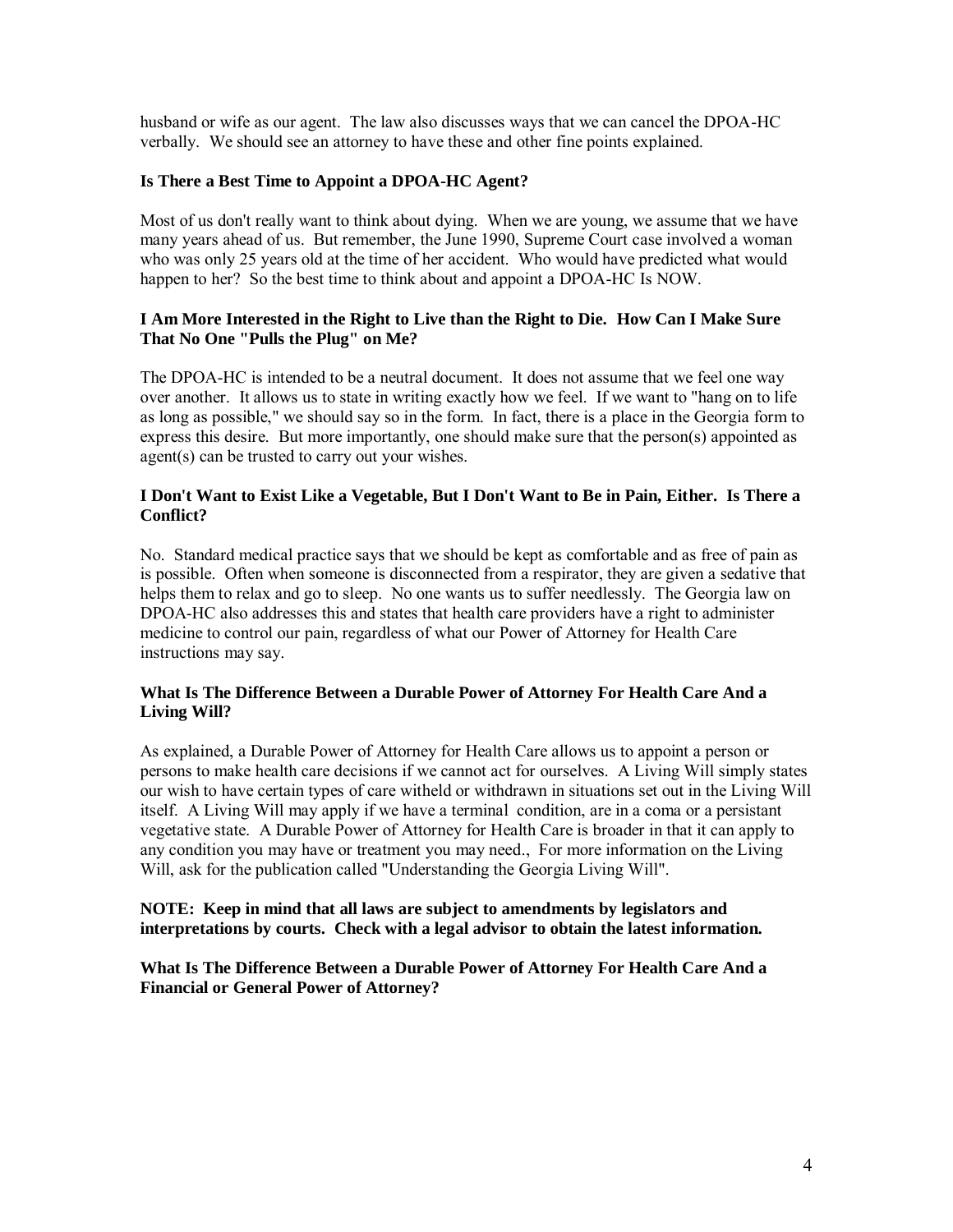The DPOA-HC is designed to authorize someone to act on our behalf to direct decisions about our body and health care or treatment. A financial or general power of attorney can be designed to authorize someone to act on our behalf in financial or other matters. A person can use two different documents, one for decisions about the person (DPOA-HC) and one for the property (regular POA). The law also allows us to combine both types of powers of attorney into one document, if we wish. See a lawyer if you have any questions about a power of attorney for property or finances or if you have questions about combining the two documents into one.

## **How Do Religions View a Durable Power of Attorney for Health Care?**

Many religions support our having the power to control our health care. Medical technology has advanced quicker than medical ethics. Often hospital boards and families rely on a minister or other spiritual counselor to offer advice. Many religious groups and individuals support our right to decide.

However, some religious groups and individuals are very much against a DPOA-HC. Instead of saying this gives us the right to die, they think it gives others the right to kill.

The Georgia law states that the DPOA-HC is not a form of euthanasia (mercy killing). We are not actively killing someone. Insurance companies do not consider such decisions suicide. Despite these statements, some people do object to a DPOA-HC.

# **This Is All Very Complicated! Can The County Agent Help Me?**

No. The county agent is neither a doctor nor a lawyer. If you need help in understanding this, you should make an appointment to discuss this with a legal or medical expert.

## **What Form Can I Use?**

The Georgia law on these documents provides a form to use but also allows for some flexibility in personalizing the form to fit individual needs. This form is an exact word-for-word duplication of the form in the statute. The authors in no way intend to provide specific legal advice on the DPOA-HC. It is intended for general education and information only. You may use this form or obtain a copy of the form in the statute to use. Copies of the statutory form are available at no cost from the Georgia Division of Aging Services, 2 Peachtree Street, Suite 9.398, Atlanta, GA 30303-3142.

## **CONCLUSION**

No one likes to think about such matters. However, as the saying goes, "bad things happen." Most people hope that they will simply go to sleep one night in their own bed and not wake up. The reality is that about 80% of people die while in a nursing home or hospital. The majority are not physically or mentally able to make decisions about their own health care.

In order to protect ourselves, it is in our best interest to appoint a DPOA-HC agent. We should use a DPOA-HC to let others know how we wish to be treated if we are not able to communicate those wishes at the time.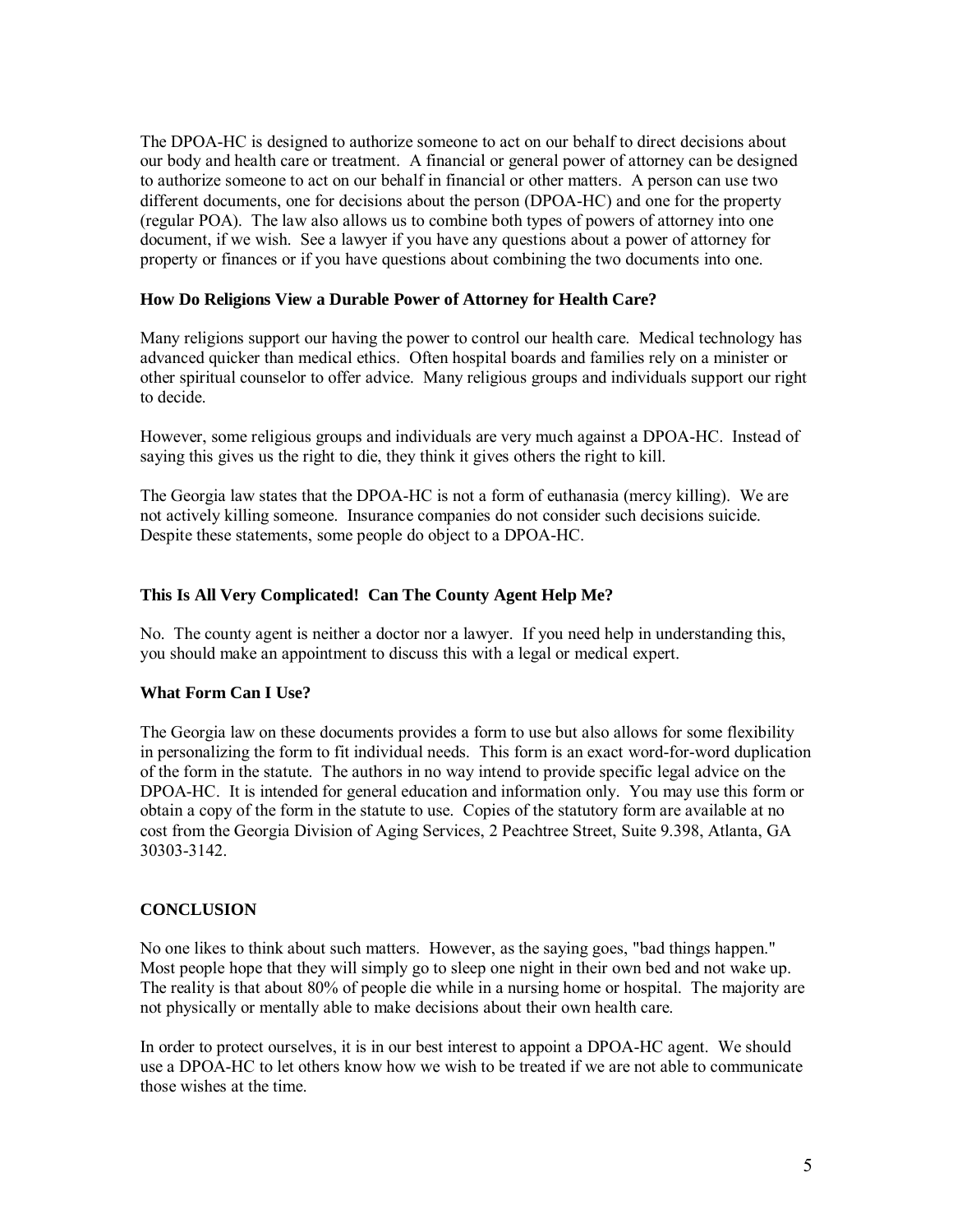What we decide is up to us. We can custom design our DPOA-HC to our own wishes. It is an important task that we all should consider.

The Georgia law states that we can devise a DPOA-HC form to custom fit our needs. Our form does not have to be a word for word duplication of the form suggested in the law. We should consult an attorney if we want to insure our DPOA-HC form is legally valid. We should consult a medical doctor if we have questions about the types of treatment or medical issues that may arise.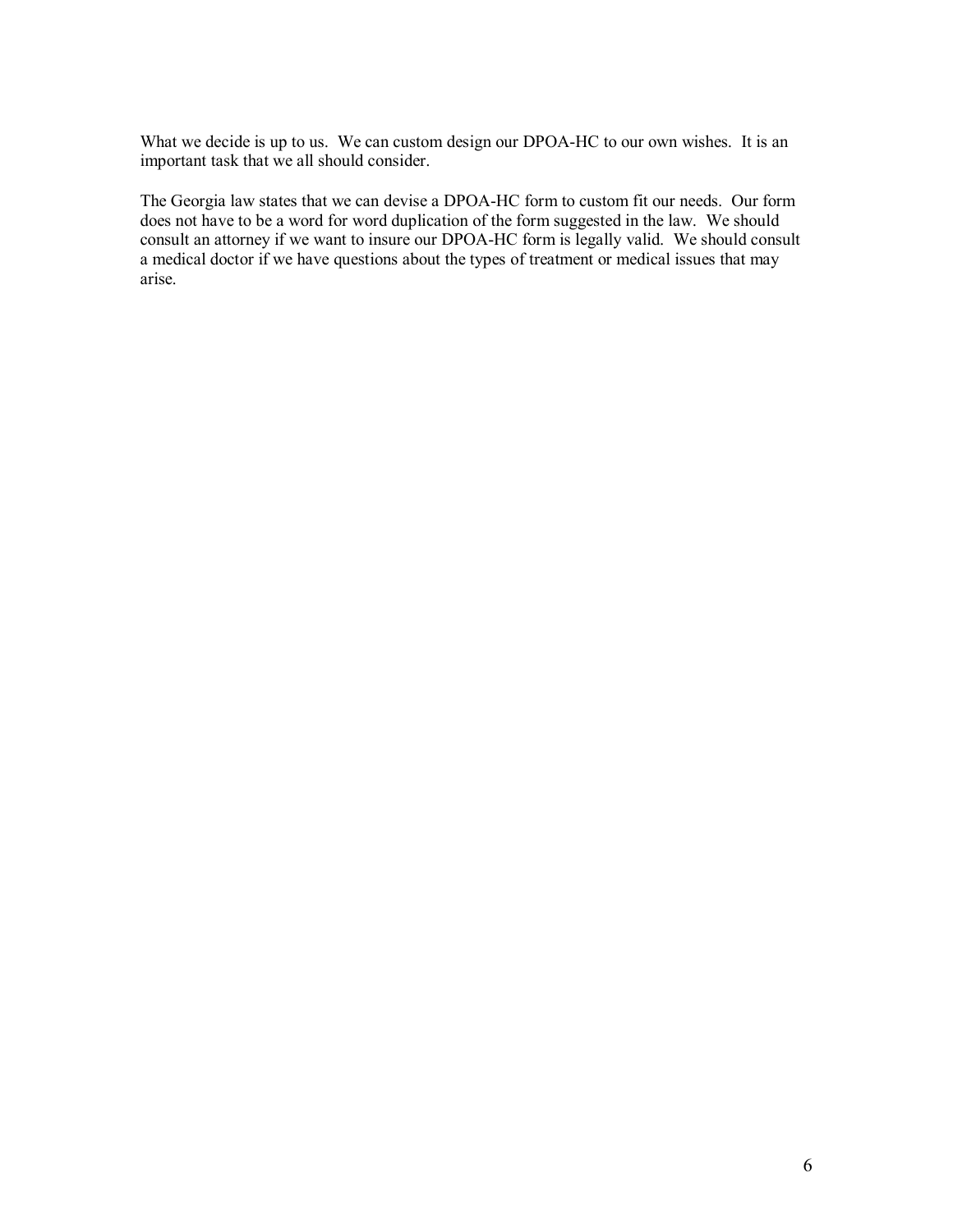# **O.C.G.A. § 31-32-4. GEORGIA ADVANCE DIRECTIVE FOR HEALTH CARE**

| $\mathbf{B} \mathbf{v}$                                      | Date of Birth: | Print |
|--------------------------------------------------------------|----------------|-------|
| $\text{Norm}(\text{Math}/\text{Down}/\text{V}_{\text{out}})$ |                |       |

Name) (Month/Day/Year)

This advance directive for health care has four parts:

PART ONE HEALTH CARE AGENT. This part allows you to choose someone to make health care decisions for you when you cannot (or do not want to) make health care decisions for yourself. The person you choose is called a health care agent. You may also have your health care agent make decisions for you after your death with respect to an autopsy, organ donation, body donation, and final disposition of your body. You should talk to your health care agent about this important role. PART TWO TREATMENT PREFERENCES. This part allows you to state your treatment preferences if you have a terminal condition or if you are in a state of permanent unconsciousness. PART TWO will become effective only if you are unable to communicate your treatment preferences. Reasonable and appropriate efforts will be made to communicate with you about your treatment preferences before PART TWO becomes effective. You should talk to your family and others close to you about your treatment preferences. PART THREE GUARDIANSHIP. This part allows you to nominate a person to be your guardian should one ever be needed. PART FOUR EFFECTIVENESS AND SIGNATURES. This part requires your signature and the signatures of two witnesses. You must complete PART FOUR if you have filled out any other part of this form.

You may fill out any or all of the first three parts listed above. You must fill out PART FOUR of this form in order for this form to be effective.

You should give a copy of this completed form to people who might need it, such as your health care agent, your family, and your physician. Keep a copy of this completed form at home in a place where it can easily be found if it is needed. Review this completed form periodically to make sure it still reflects your preferences. If your preferences change, complete a new advance directive for health care.

Using this form of advance directive for health care is completely optional. Other forms of advance directives for health care may be used in Georgia.

You may revoke this completed form at any time. This completed form will replace any advance directive for health care, durable power of attorney for health care, health care proxy, or living will that you have completed before completing this form. PART ONE: HEALTH CARE AGENT

[PART ONE will be effective even if PART TWO is not completed. A physician or health care provider who is directly involved in your health care may not serve as your health care agent. If you are married, a future divorce or annulment of your marriage will revoke the selection of your current spouse as your health care agent. If you are not married, a future marriage will revoke the selection of your health care agent unless the person you selected as your health care agent is your new spouse.]

(1) HEALTH CARE AGENT I select the following person as my health care agent to make health care decisions for me: Name:

\_\_\_\_\_\_\_\_\_\_\_\_\_\_\_\_\_\_\_\_\_\_\_\_\_\_\_\_\_\_\_\_\_\_\_\_\_\_\_\_\_\_\_\_\_\_\_\_\_\_\_\_\_\_\_\_\_\_\_\_\_\_\_\_\_\_\_\_\_\_\_\_

\_\_\_\_\_\_\_\_\_\_\_\_\_\_\_\_\_\_\_\_\_\_\_\_\_\_\_\_\_\_\_\_\_\_\_\_\_\_\_\_\_\_\_\_\_\_\_\_\_\_\_\_\_\_\_\_\_\_\_\_\_\_\_\_ Address: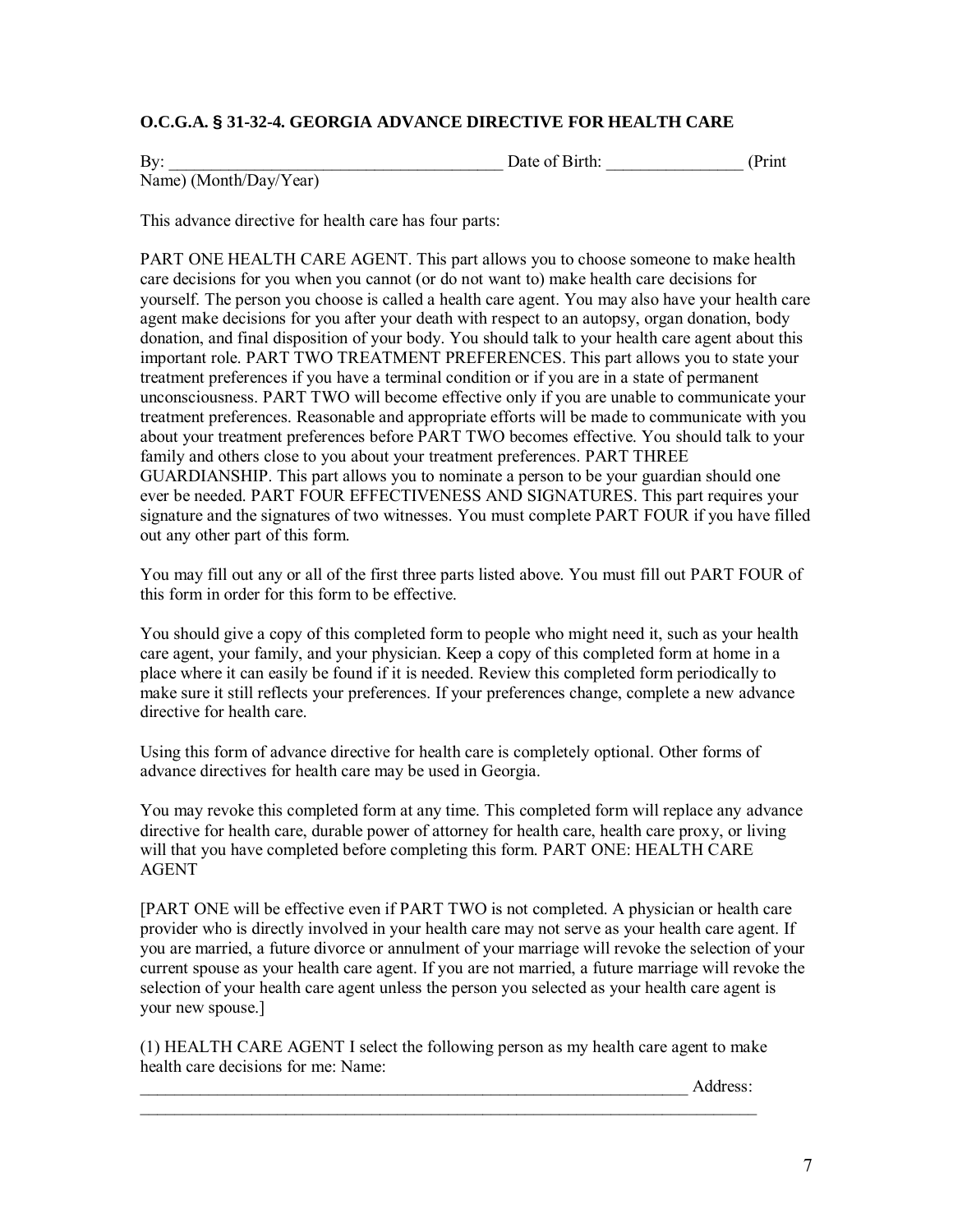| Telephone Numbers: | (Home. |
|--------------------|--------|
| Work, and Mobile)  |        |

(2) BACK-UP HEALTH CARE AGENT [This section is optional. PART ONE will be effective even if this section is left blank.]

If my health care agent cannot be contacted in a reasonable time period and cannot be located with reasonable efforts or for any reason my health care agent is unavailable or unable or unwilling to act as my health care agent, then I select the following, each to act successively in the order named, as my back-up health care agent(s):

| Name:              |        |
|--------------------|--------|
| Address:           |        |
| Telephone Numbers: | (Home, |
| Work, and Mobile)  |        |
| $N_{\alpha}$       |        |

| Name:              |        |
|--------------------|--------|
| Address:           |        |
| Telephone Numbers: | (Home, |
| Work, and Mobile)  |        |

(3) GENERAL POWERS OF HEALTH CARE AGENT My health care agent will make health care decisions for me when I am unable to communicate my health care decisions or I choose to have my health care agent communicate my health care decisions.

My health care agent will have the same authority to make any health care decision that I could make. My health care agent's authority includes, for example, the power to:

▪ Admit me to or discharge me from any hospital, skilled nursing facility, hospice, or other health care facility or service;

▪ Request, consent to, withhold, or withdraw any type of health care; and

▪ Contract for any health care facility or service for me, and to obligate me to pay for these services (and my health care agent will not be financially liable for any services or care contracted for me or on my behalf).

My health care agent will be my personal representative for all purposes of federal or state law related to privacy of medical records (including the Health Insurance Portability and Accountability Act of 1996) and will have the same access to my medical records that I have and can disclose the contents of my medical records to others for my ongoing health care.

My health care agent may accompany me in an ambulance or air ambulance if in the opinion of the ambulance personnel protocol permits a passenger and my health care agent may visit or consult with me in person while I am in a hospital, skilled nursing facility, hospice, or other health care facility or service if its protocol permits visitation.

My health care agent may present a copy of this advance directive for health care in lieu of the original and the copy will have the same meaning and effect as the original.

I understand that under Georgia law: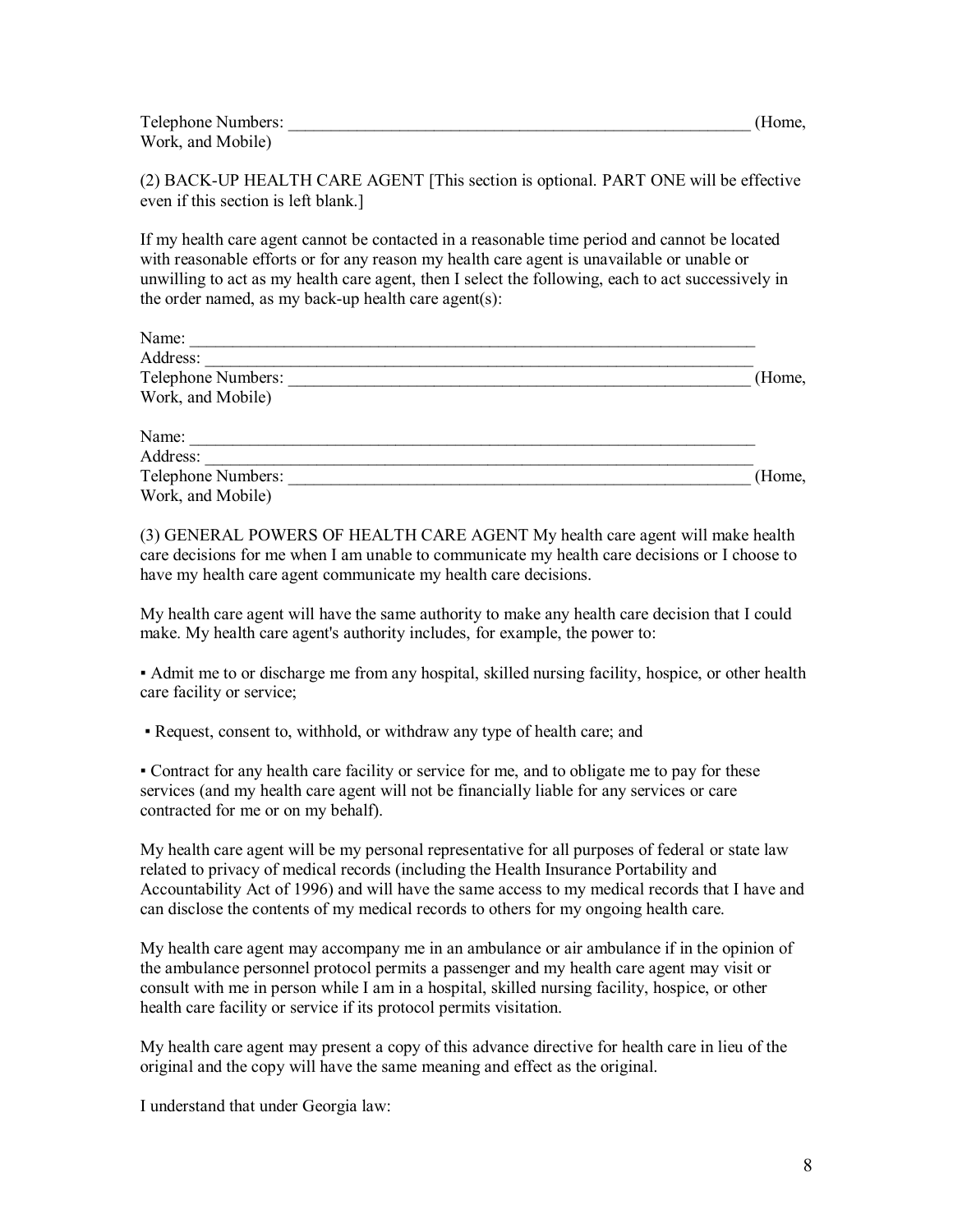▪ My health care agent may refuse to act as my health care agent;

▪ A court can take away the powers of my health care agent if it finds that my health care agent is not acting properly; and

▪ My health care agent does not have the power to make health care decisions for me regarding psychosurgery, sterilization, or treatment or involuntary hospitalization for mental or emotional illness, mental retardation, or addictive disease.

(4) GUIDANCE FOR HEALTH CARE AGENT When making health care decisions for me, my health care agent should think about what action would be consistent with past conversations we have had, my treatment preferences as expressed in PART TWO (if I have filled out PART TWO), my religious and other beliefs and values, and how I have handled medical and other important issues in the past. If what I would decide is still unclear, then my health care agent should make decisions for me that my health care agent believes are in my best interest, considering the benefits, burdens, and risks of my current circumstances and treatment options.

(5) POWERS OF HEALTH CARE AGENT AFTER DEATH (A) AUTOPSY My health care agent will have the power to authorize an autopsy of my body unless I have limited my health care agent's power by initialing below.

(Initials) My health care agent will not have the power to authorize an autopsy of my body (unless an autopsy is required by law).

(B) ORGAN DONATION AND DONATION OF BODY My health care agent will have the power to make a disposition of any part or all of my body for medical purposes pursuant to the Georgia Anatomical Gift Act, unless I have limited my health care agent's power by initialing below.

[Initial each statement that you want to apply.]

(Initials) My health care agent will not have the power to make a disposition of my body for use in a medical study program. (Initials) My health care agent will not have the power to donate any of my organs.

(C) FINAL DISPOSITION OF BODY My health care agent will have the power to make decisions about the final disposition of my body unless I have initialed below.

\_\_\_\_\_\_\_\_\_\_ (Initials) I want the following person to make decisions about the final disposition of my body:

| Name:    | Address:         |
|----------|------------------|
|          | Telephone        |
| Numbers: | (Home, Work, and |
| Mobile)  |                  |

I wish for my body to be:

| (Initials) Buried OR | (Initials) Cremated PART TWO: TREATMENT |
|----------------------|-----------------------------------------|
| <b>PREFERENCES</b>   |                                         |

[PART TWO will be effective only if you are unable to communicate your treatment preferences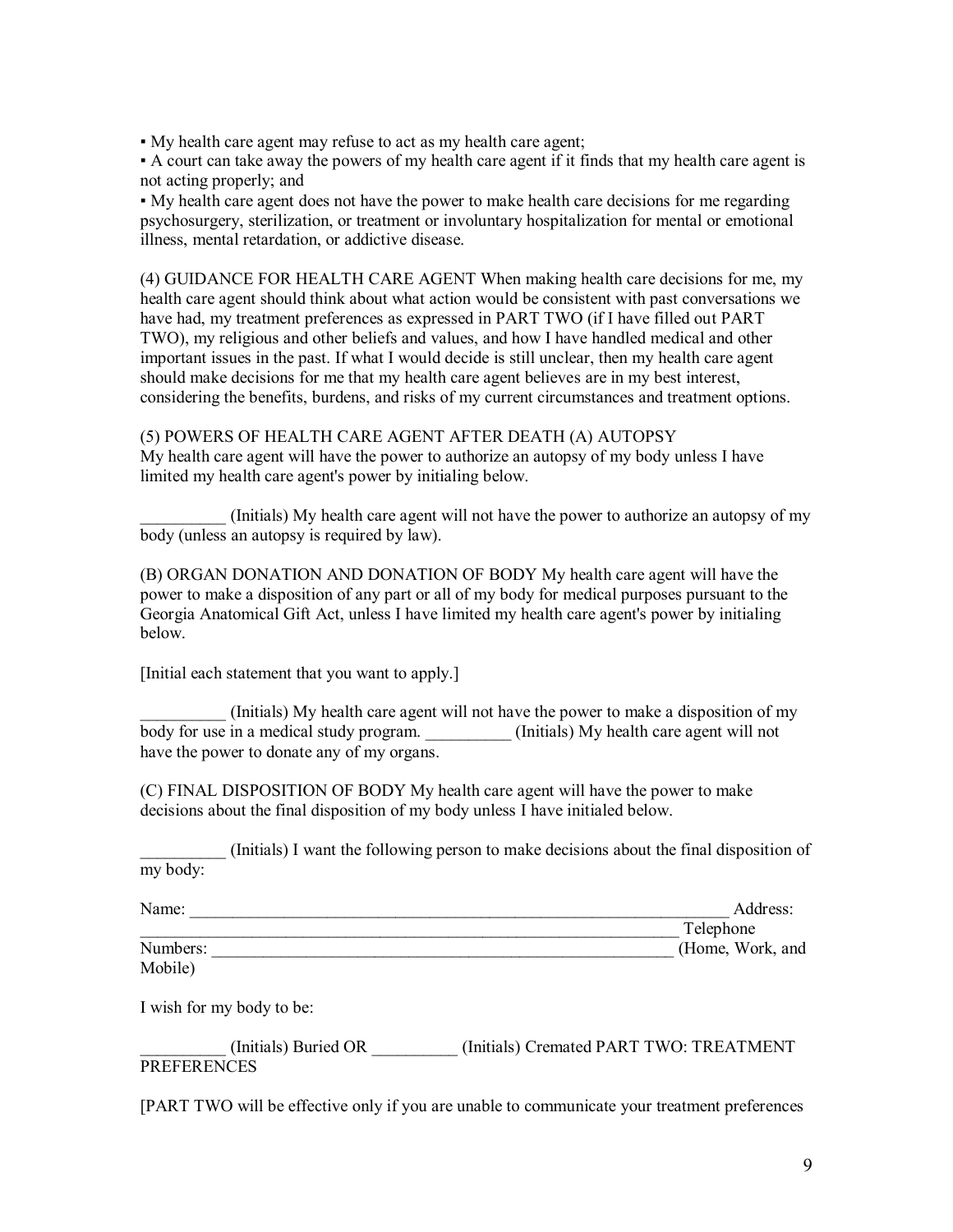after reasonable and appropriate efforts have been made to communicate with you about your treatment preferences. PART TWO will be effective even if PART ONE is not completed. If you have not selected a health care agent in PART ONE, or if your health care agent is not available, then PART TWO will provide your physician and other health care providers with your treatment preferences. If you have selected a health care agent in PART ONE, then your health care agent will have the authority to make all health care decisions for you regarding matters covered by PART TWO. Your health care agent will be guided by your treatment preferences and other factors described in Section (4) of PART ONE.]

(6) CONDITIONS PART TWO will be effective if I am in any of the following conditions:

[Initial each condition in which you want PART TWO to be effective.]

\_\_\_\_\_\_\_\_\_ (Initials) A terminal condition, which means I have an incurable or irreversible condition that will result in my death in a relatively short period of time.

\_\_\_\_\_\_\_\_\_ (Initials) A state of permanent unconsciousness, which means I am in an incurable or irreversible condition in which I am not aware of myself or my environment and I show no behavioral response to my environment.

My condition will be determined in writing after personal examination by my attending physician and a second physician in accordance with currently accepted medical standards.

(7) TREATMENT PREFERENCES [State your treatment preference by initialing (A), (B), or (C). If you choose (C), state your additional treatment preferences by initialing one or more of the statements following (C). You may provide additional instructions about your treatment preferences in the next section. You will be provided with comfort care, including pain relief, but you may also want to state your specific preferences regarding pain relief in the next section.]

If I am in any condition that I initialed in Section (6) above and I can no longer communicate my treatment preferences after reasonable and appropriate efforts have been made to communicate with me about my treatment preferences, then:

(A) \_\_\_\_\_\_\_\_\_ (Initials) Try to extend my life for as long as possible, using all medications, machines, or other medical procedures that in reasonable medical judgment could keep me alive. If I am unable to take nutrition or fluids by mouth, then I want to receive nutrition or fluids by tube or other medical means. OR (B) (Initials) Allow my natural death to occur. I c (Initials) Allow my natural death to occur. I do not want any medications, machines, or other medical procedures that in reasonable medical judgment could keep me alive but cannot cure me. I do not want to receive nutrition or fluids by tube or other medical means except as needed to provide pain medication. OR  $(C)$ (Initials) I do not want any medications, machines, or other medical procedures that in reasonable medical judgment could keep me alive but cannot cure me, except as follows:

[Initial each statement that you want to apply to option (C).]

\_\_\_\_\_\_\_\_\_ (Initials) If I am unable to take nutrition by mouth, I want to receive nutrition by tube or other medical means. (Initials) If I am unable to take fluids by mouth, I want to receive fluids by tube or other medical means. \_\_\_\_\_\_\_\_\_\_ (Initials) If I need assistance to breathe, I want to have a ventilator used.  $\overline{(\text{Initials})}$  If my heart or pulse has stopped, I want to have cardiopulmonary resuscitation (CPR) used.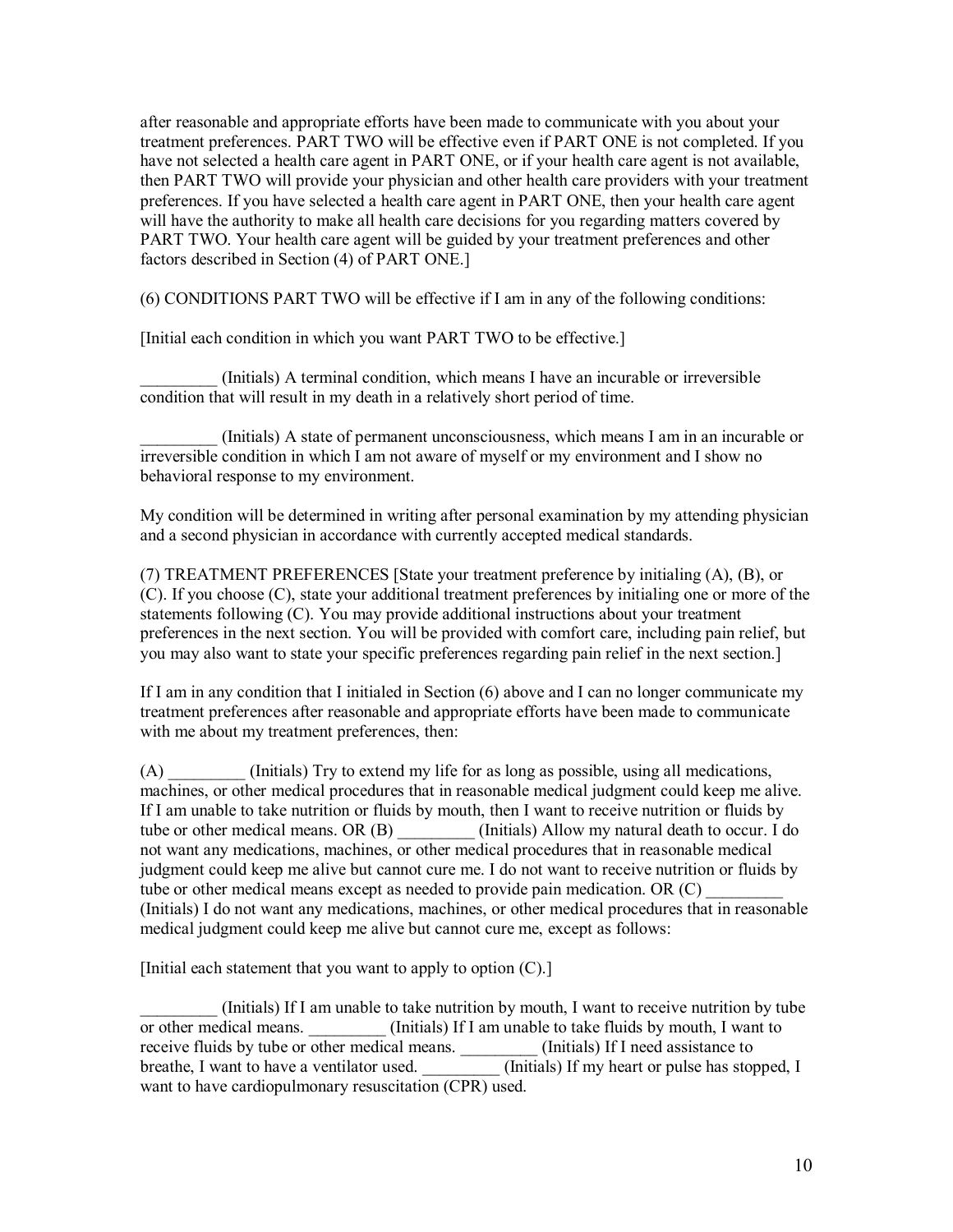(8) ADDITIONAL STATEMENTS [This section is optional. PART TWO will be effective even if this section is left blank. This section allows you to state additional treatment preferences, to provide additional guidance to your health care agent (if you have selected a health care agent in PART ONE), or to provide information about your personal and religious values about your medical treatment. For example, you may want to state your treatment preferences regarding medications to fight infection, surgery, amputation, blood transfusion, or kidney dialysis. Understanding that you cannot foresee everything that could happen to you after you can no longer communicate your treatment preferences, you may want to provide guidance to your health care agent (if you have selected a health care agent in PART ONE) about following your treatment preferences. You may want to state your specific preferences regarding pain relief.]

(9) IN CASE OF PREGNANCY [PART TWO will be effective even if this section is left blank.]

 $\mathcal{L}_\text{max}$  and  $\mathcal{L}_\text{max}$  and  $\mathcal{L}_\text{max}$  and  $\mathcal{L}_\text{max}$  and  $\mathcal{L}_\text{max}$  and  $\mathcal{L}_\text{max}$  $\mathcal{L}_\text{max}$  and  $\mathcal{L}_\text{max}$  and  $\mathcal{L}_\text{max}$  and  $\mathcal{L}_\text{max}$  and  $\mathcal{L}_\text{max}$  and  $\mathcal{L}_\text{max}$  $\mathcal{L}_\text{max}$  and  $\mathcal{L}_\text{max}$  and  $\mathcal{L}_\text{max}$  and  $\mathcal{L}_\text{max}$  and  $\mathcal{L}_\text{max}$  and  $\mathcal{L}_\text{max}$ 

I understand that under Georgia law, PART TWO generally will have no force and effect if I am pregnant unless the fetus is not viable and I indicate by initialing below that I want PART TWO to be carried out.

\_\_\_\_\_\_\_\_\_ (Initials) I want PART TWO to be carried out if my fetus is not viable.

PART THREE: GUARDIANSHIP

(10) GUARDIANSHIP [PART THREE is optional. This advance directive for health care will be effective even if PART THREE is left blank. If you wish to nominate a person to be your guardian in the event a court decides that a guardian should be appointed, complete PART THREE. A court will appoint a guardian for you if the court finds that you are not able to make significant responsible decisions for yourself regarding your personal support, safety, or welfare. A court will appoint the person nominated by you if the court finds that the appointment will serve your best interest and welfare. If you have selected a health care agent in PART ONE, you may (but are not required to) nominate the same person to be your guardian. If your health care agent and guardian are not the same person, your health care agent will have priority over your guardian in making your health care decisions, unless a court determines otherwise.]

[State your preference by initialing (A) or (B). Choose (A) only if you have also completed PART ONE.]

(A) \_\_\_\_\_\_\_\_\_\_ (Initials) I nominate the person serving as my health care agent under PART ONE to serve as my guardian. OR  $(B)$  (Initials) I nominate the following person to serve as my guardian:

| Name: | Address:                 |
|-------|--------------------------|
|       | Telephone Numbers:       |
|       | (Home, Work, and Mobile) |

# PART FOUR: EFFECTIVENESS AND SIGNATURES

This advance directive for health care will become effective only if I am unable or choose not to